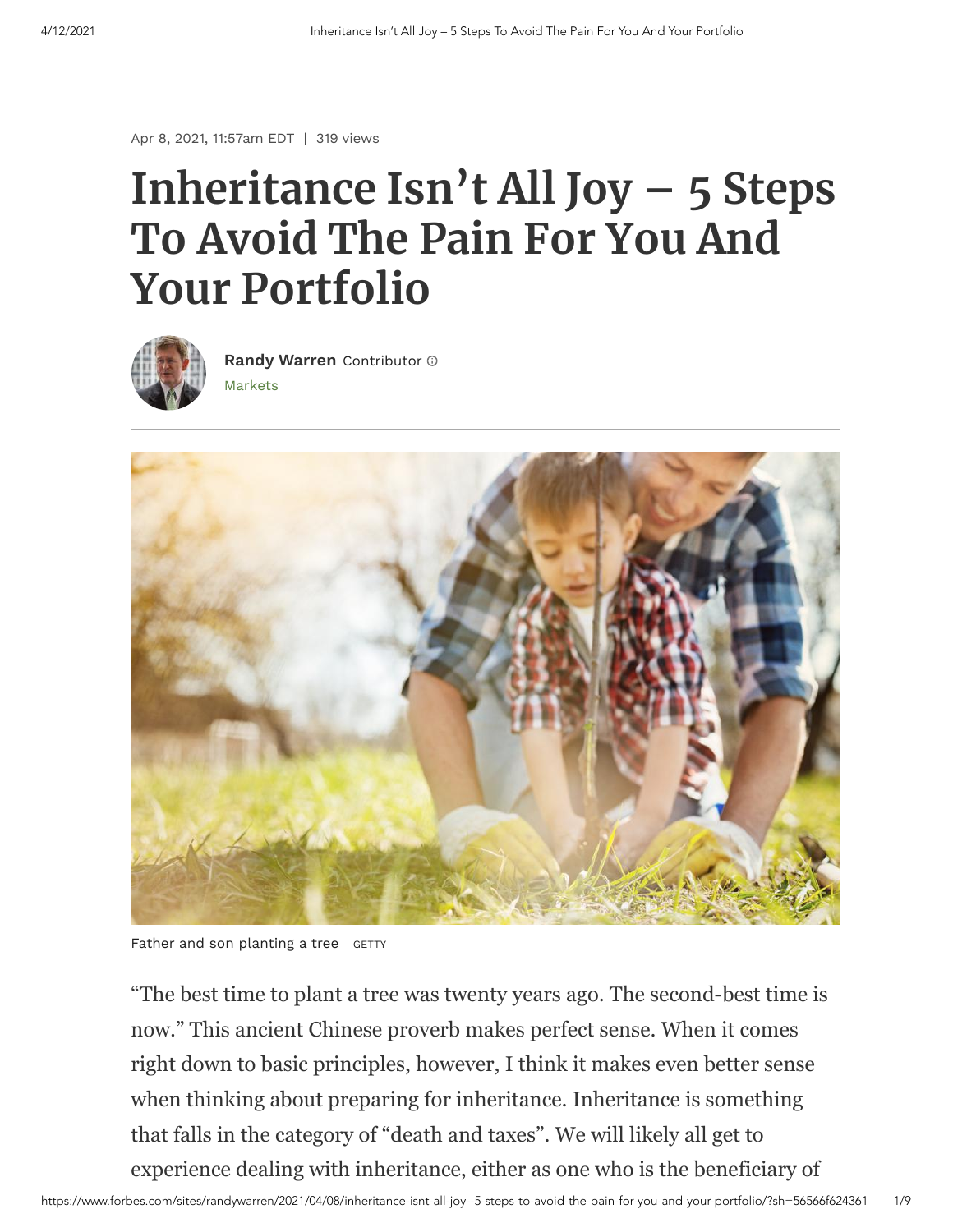4/12/2021 Inheritance Isn't All Joy – 5 Steps To Avoid The Pain For You And Your Portfolio

the inheritance, as one who is the provider, and for many of us, both. If you are dealing with an inheritance, you potentially have the double impact of working through a loss, while also navigating the probate system. This probate process becomes even more complex due to the variance of the nuances from locality to locality. The basic system is the same. However, how that system is administered depends on the location in which you are experiencing it. Dealing with loss almost never changes.

Thanks to the Tax Cuts and Jobs Act, signed into law in 2017, the exemption for federal estate taxes was doubled and indexed to inflation. There are also no federal taxes on inherited assets, such as stocks, providing heirs an advantage when they inherit an appreciated asset. However, according to the Tax Foundation, an independent tax policy non-profit, as of 2020, seventeen states and the District of Columbia may tax your inheritance, your estate or both.

Early in 2020, we at Warren Financial helped a client through the process of dealing with a significant inheritance including many shares her father had accumulated through a long career with his company, Norfolk Southern (NSC), multiple insurance policies and an annuity. The estate was to be divided between our client and her sister. The stock was easily divided between the two, with each receiving 2,700 shares. The stock had been purchased by her father over a 40-year career. Given the challenges to the transportation sector due to COVID-19, our client wanted to reduce her concentration in this one holding and re-deploy the capital into other holdings, specifically the 'stay at home' plays of big-tech such as Amazon [AMZN](https://www.forbes.com/companies/amazon) [+2.2%](https://www.forbes.com/companies/amazon) (AMZN, Invesco QQQ Trust (QQQ) [QQQ +0.6%](https://www.forbes.com/investment-funds/qqq/) and Zoom Video Communications (ZM). Thankfully, because the cost for each share could be 'stepped up' to the market price as of the day they were inherited, the capital gains tax on the liquidated shares was minimized. If the latest Biden tax increase proposal goes through Congress, this type of step-up in cost basis on death could be eliminated which would cost everyone inheriting anything of value to pay significantly more tax.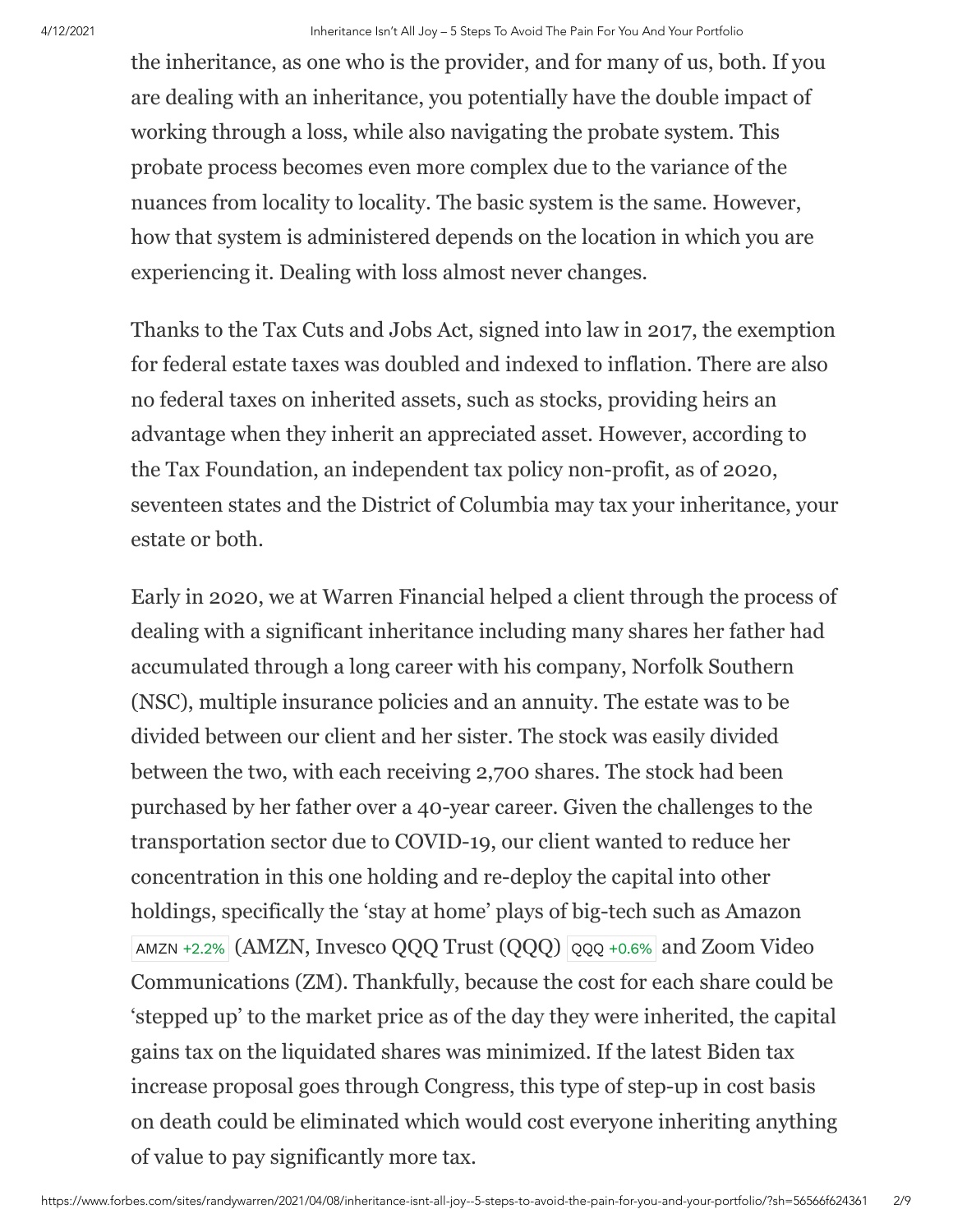In a conversation I had with someone who recently went through the process twice as executor of two estates at nearly the same time, he shared that while he recognized that the probate court system is congested, he was surprised at how little help they would provide. As he said, the most vexing thing about the estate and probate process was experiencing the people who work in the court system. Court employees were adamant that they were not lawyers and would not provide basic guidance and information about the process, the forms, and the status of the estate as it worked its way through the court system. Our client also had a related challenge where he didn't have a full understanding of what was involved in the estate.

For him, it came down to learning to ask for legal information (which is allowable) versus legal advice (which is not). As he learned – the 'court part' (e.g., standing in front of a judge) – was fine. It was the 'preparing' part that caused so much anxiety. Every estate, no matter how similar, is unique. The locality that will probate the estate is likely unique as well. His advice was to do as much as you can in advance. Don't leave anything to chance or interpretation by the benefactors. Family members generally always get along well – until they don't.

MORE FOR YOU

**[Value Stocks Are Catching Up. Here's Why.](https://www.forbes.com/sites/robisbitts2/2021/04/08/value-stocks-are-catching-up--heres-why/)**

**[U.S. Stock Market Breadth Keeps Improving But Trading Volume Falls](https://www.forbes.com/sites/naeemaslam/2021/04/08/us-stock-market-breadth-keeps-improving-but-trading-volume-falls/) [Larry Ellison Becomes The World's Sixth \\$100 Billion-Dollar Person](https://www.forbes.com/sites/sergeiklebnikov/2021/04/08/larry-ellison-briefly-becomes-the-worlds-sixth-100-billion-dollar-person/)**

Another person I spoke with shared similar observations. When her mother passed away, she was left as the executrix of a complex estate – homes in multiple states, as well as investment assets. While she was successful in navigating probate in various jurisdictions, her number one piece of advice would be to contact an attorney sooner. She was able to complete all the forms and documents herself before hiring an attorney which was helpful for her to really understand what the estate included. However, during a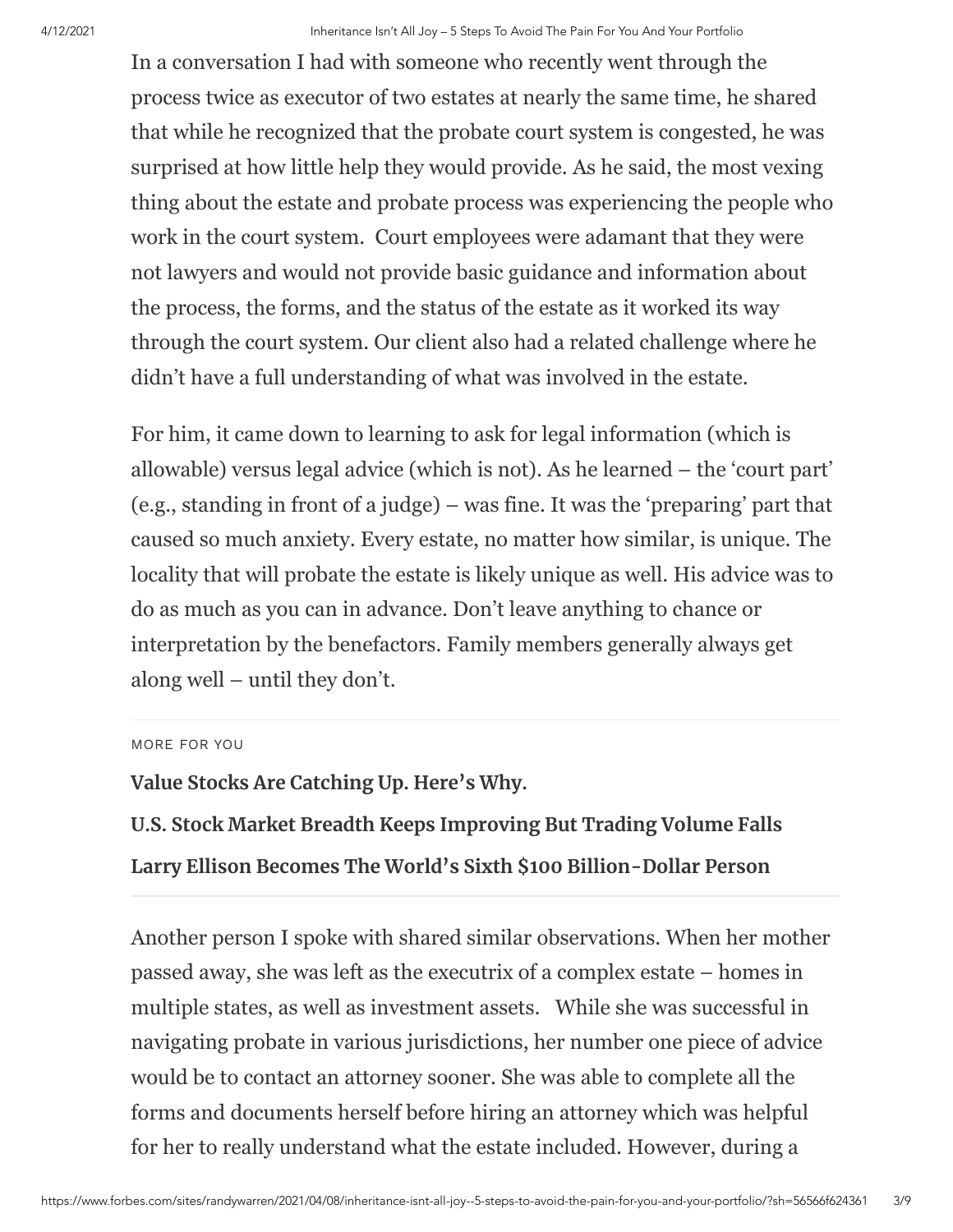4/12/2021 Inheritance Isn't All Joy – 5 Steps To Avoid The Pain For You And Your Portfolio

challenging time such as this with a lot of added stress, it was a good idea to seek out help. In fact, pulling together a team of help to work through legal, tax and financial considerations is a great option. The emphasis is on "team" versus a group of advisors. Each offers domain expertise, but bringing them together to collectively address what can be an overly complex process will be well worth it. Additionally, for any team to have optimal results, there should be someone running point. With the most regular and consistent exposure to a client's life, your financial advisor could make the best choice to lead your team of experts.



Inheritance planning GETTY

In addition to settling the estates finances and legalities, multiple people with whom I spoke also had the task of emptying their parents' home after they passed. In some respects, although complex, the financial and legal issues were a bit easier than considering personal effects. A repeated bit of advice was to go through documents now to purge unneeded files rather than leave it to your heirs to sort through. And speaking of sorting through, while you may have a warm spot in your heart for trinkets and mementos, your heirs might not. If they don't want that set of crystal wine glasses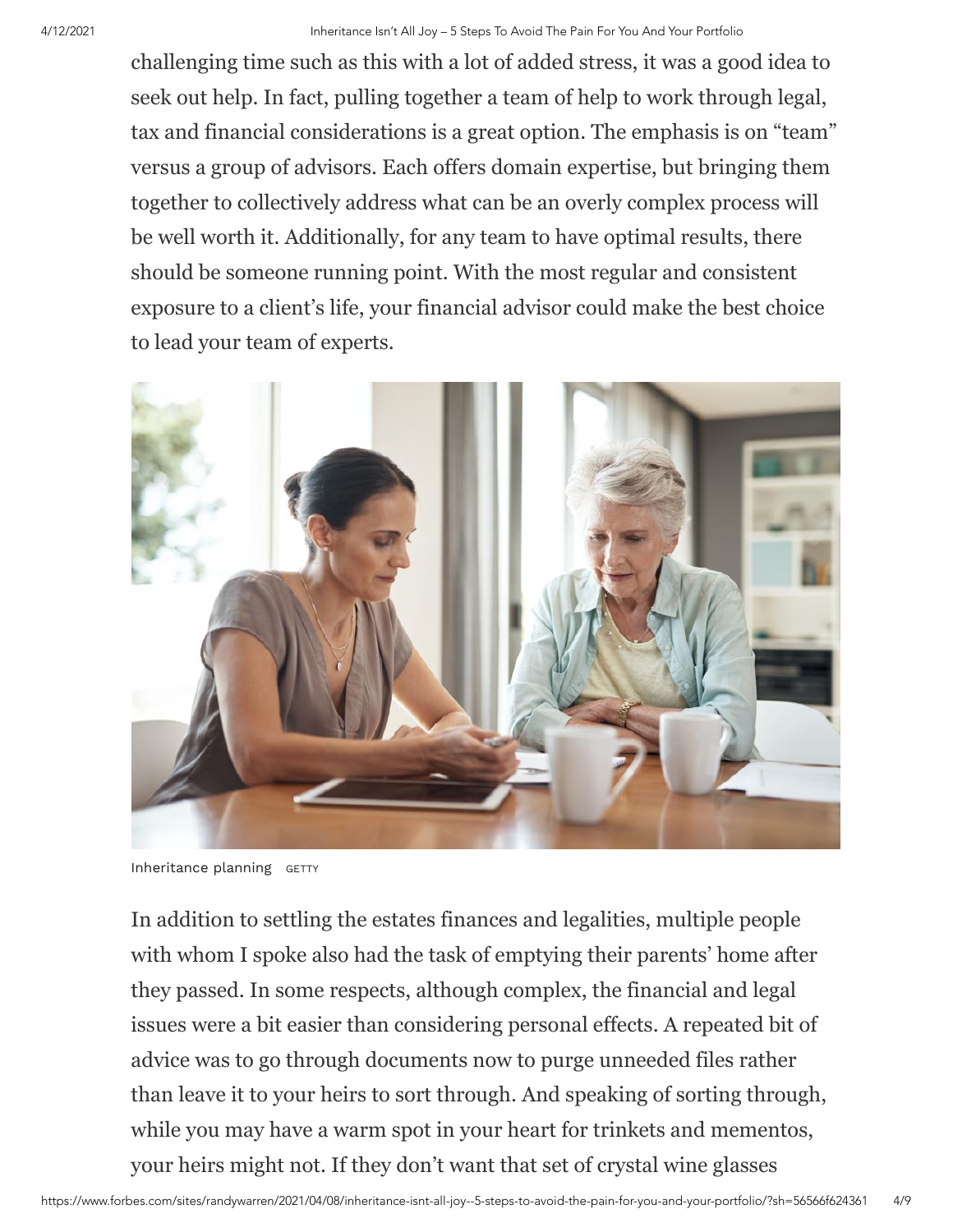4/12/2021 Inheritance Isn't All Joy – 5 Steps To Avoid The Pain For You And Your Portfolio

today, they likely won't want it after you're gone. Do everyone a favor and donate today what you could force someone to decide about in the future.

If you have someone in your life who may require additional assistance and care after your passing, a trust may be required. The trust document will define who the trust is designed to protect and provide for, the trustee that will administer the trust, and other details that will be necessary. A client's father recently passed away leaving a widow and two adult children – one was my client, the other was her sister who will need some help for care and support. The trust document detailed what the adult child will receive and when. There was one critical detail that was omitted: how to manage the assets to ensure the individual doesn't run out of money when she most needs it. While it is important to safeguard the trust assets to prevent loss, it's also important to understand the implications of the selected investment strategy. Too aggressive and the trust could run short. Too conservative and you could have the same result. At a minimum, it's important that the trust assets keep up with inflation and sufficient funds are allocated for likely needed medical care as the trustee ages.

What we suggested was a layered approach – a years' worth of cash, two years' worth in a money market fund that earns some interest, albeit small. The balance would be invested in equities, such as S&P500 index (SPY) [SPY +0.7%](https://www.forbes.com/investment-funds/spy/) , PayPa [PYPL +0.9%](https://www.forbes.com/companies/paypal) l (PYPL), TradeDesk (TTD), Restoration Hardware (RH), Microsoft (MSFT [MSFT +1%](https://www.forbes.com/companies/microsoft)), WorkDa [WDAY -0.9%](https://www.forbes.com/companies/workday) y (WDAY), Lennar [LEN -0.4%](https://www.forbes.com/companies/lennar) (LEN), Facebook (FB [FB -0.4%](https://www.forbes.com/companies/facebook)), Taiwan Semi (TSM), and others. Note that building a portfolio is more than just picking great companies, it is critical to size each stock purchase appropriately. This strategy was to ensure that there would be sufficient cash at all times, while taking advantage of three-year averages of market returns to provide for replacement of the cash used. Why three years? The market has historically nearly always provided positive returns with very few exceptions (see graph).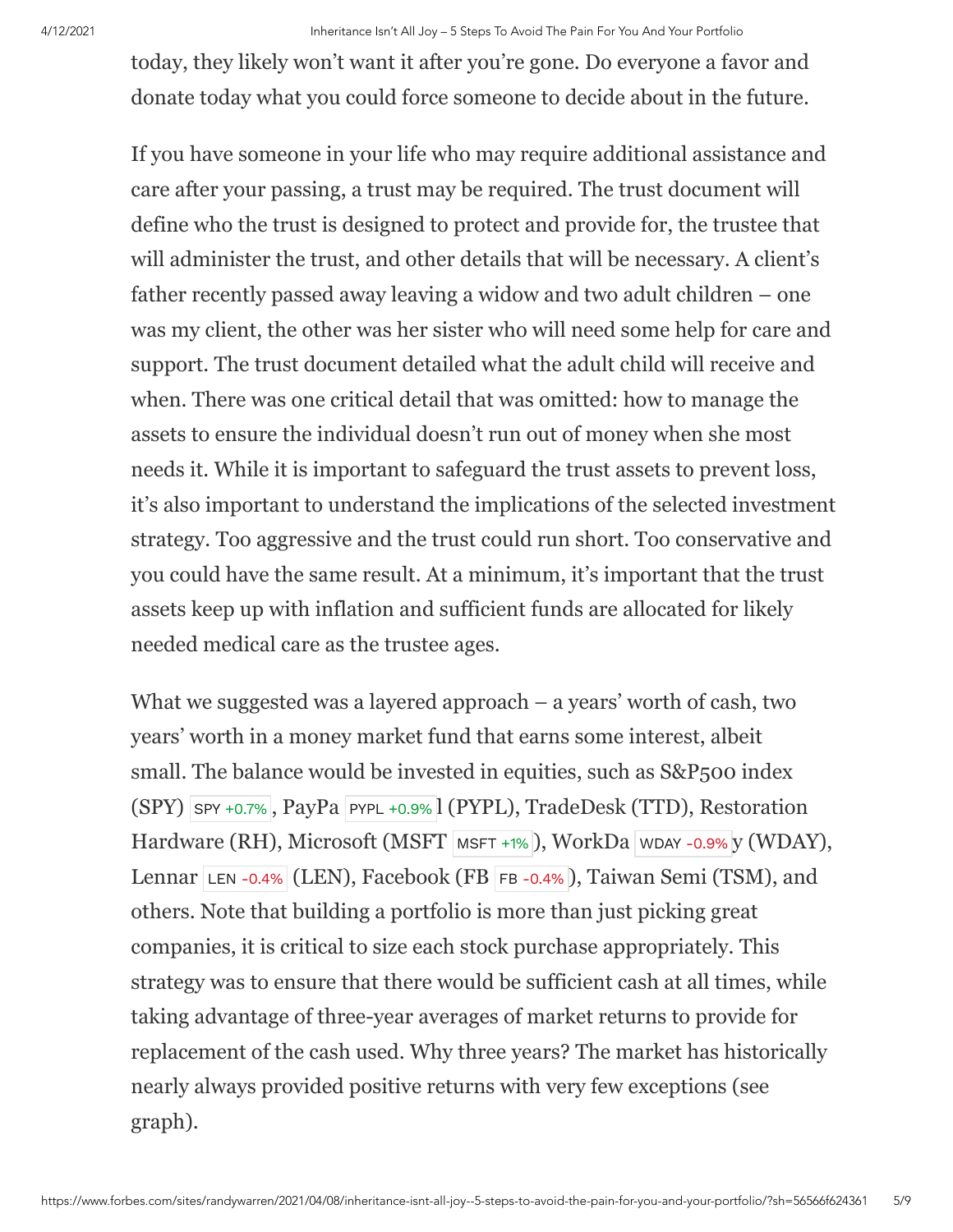

S&P 500 Rolling 3 Year Average Return Overlay WARREN FINANCIAL

Warren Buffett said it best when he stated that "someone is sitting in the shade today because someone planted a tree a long time ago." In our business, we are given the privilege of helping our clients 'plant trees' (building wealth, in other words), but we also get to provide value as we help them prepare for the time when they pass on their 'forest' (their estates) to those that follow. You likely have thought many times that you need to get your affairs in order. But speaking about end-of-life issues can be a little daunting and easy to put off until sometime in the future. To help motivate you to not delay this important conversation, I'd encourage you to think forward about the person (or persons) who will be sitting in the shade you successfully and graciously generated for them. That might be just the encouragement you need to sit down and create the plan needed.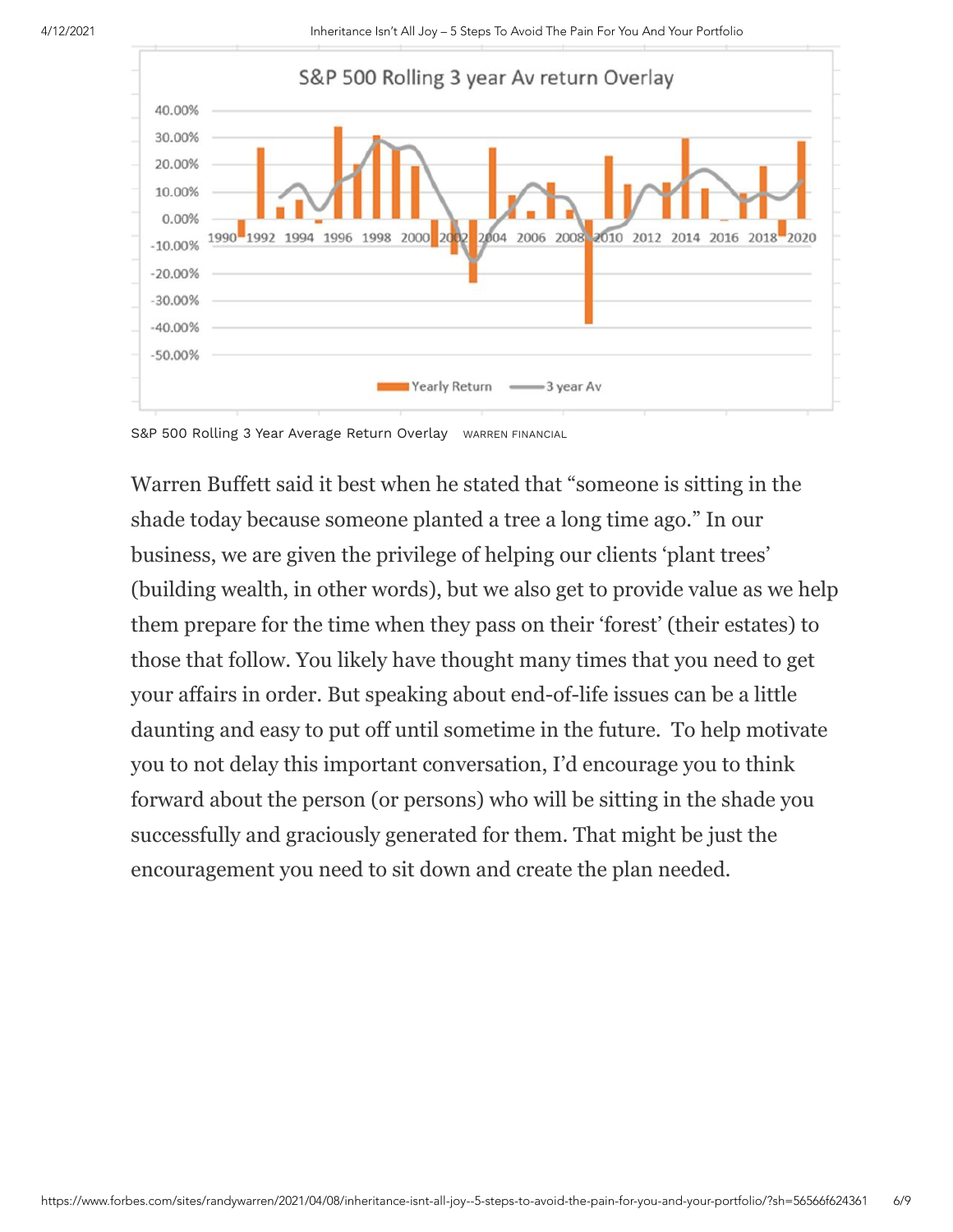

Young couple under shade tree GETTY

Creating a plan for an estate, or to help someone who you may one day be inheriting an estate from, consider these five things that you can do today that will ensure a less stressful future for your heirs and peace of mind for you:

1. Write your will. More importantly, include the specific details regarding what you want done with your estate, and the assets you want to give to someone special. While you're at it, include an advance medical directive and descriptions and explanations of final arrangements so that if needed, your family will be able to provide for your wishes exactly as you intended. Create or review your will every few years to make sure that it is accurate and still represents your intensions.

2. Gather copies of all pertinent documents (such as the will, insurance policies, bank and investment account identification, including websites, documentation that describes what is held where, passwords, etc.), creating an encyclopedia of the legal and informational documents that will be needed to settle your estate. It would be helpful to digitize this so that it is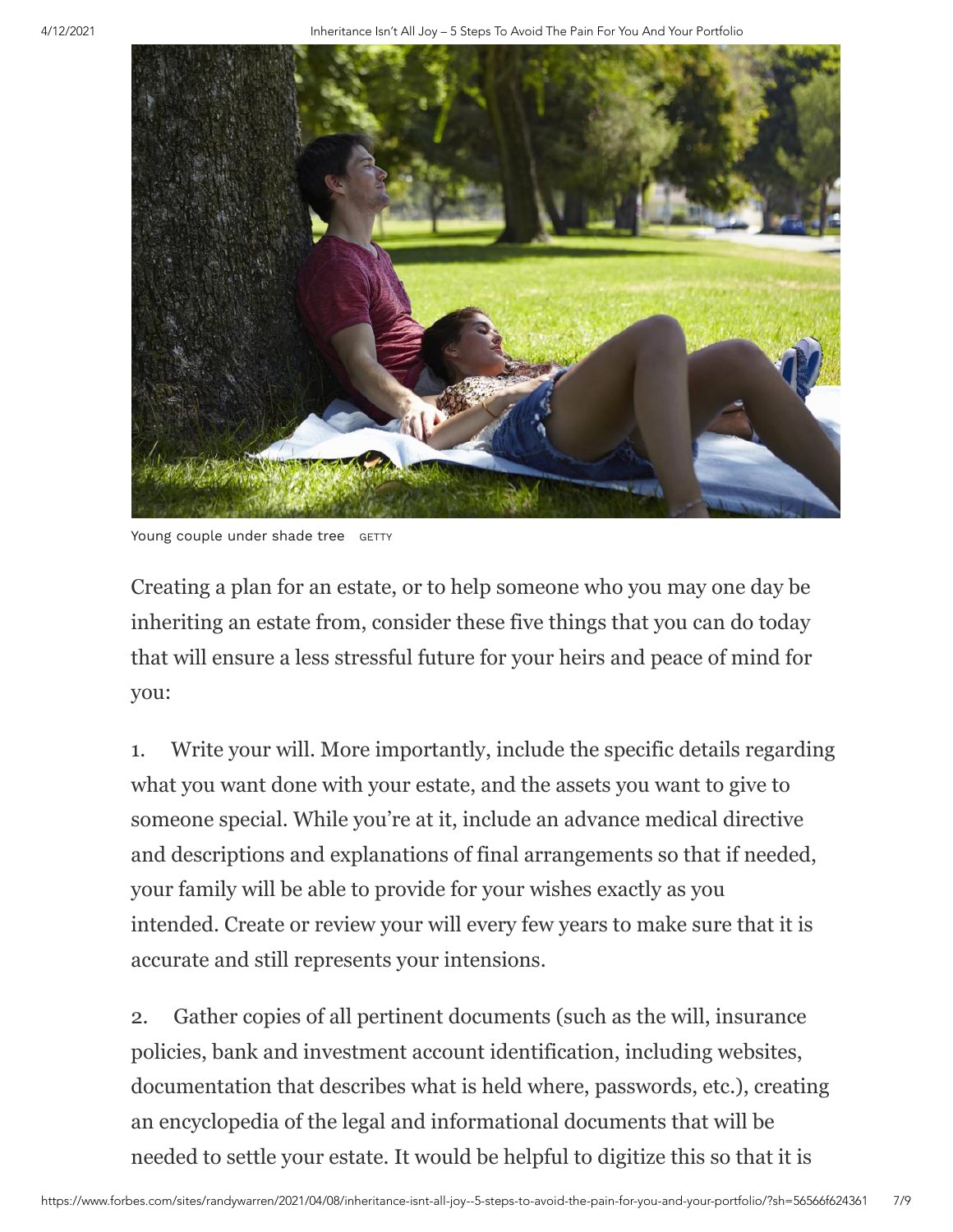easier to store and protect. Give a copy to your financial advisor. And then tell someone where it is stored.

3. Create a contact list of the many people that are currently working with you, names, addresses (street and email), phone numbers, their firm name and relationship to your estate. This will be needed when your executor is going through the process of closing out your estate.

4. Establish trusts as needed to care for dependents and others noted in your will that will need your help after your passing. You're likely already working with a wealth advisor. Engage their help in designing a plan to ensure an appropriate degree of risk. A properly risk mitigated portfolio will enable the trust to fund the care for the trustee as long as needed.

5. Pull together a team to help you through this time. Probate is challenging enough, don't try to navigate the entire process alone.

As Nelson Henderson once wrote: "the true meaning of life is to plant trees, under whose shade you do not expect to sit." Here's to a life well lived, full of success for you and your heirs and plenty of shade for all.

## **I'd like to thank my colleague Bob McCarty for his contribution to this article.**

*Disclosures: The information in this presentation is not an offer or solicitation to buy or sell securities, securities derivatives, futures products, funds (public or private) or any type of trading or investment advice, recommendation or strategy. Check with your advisor to be sure your risk tolerance is factored into your investment decisions.*

*Follow me on [Twitter](https://www.twitter.com/WarrenFinancial) or [LinkedIn](https://www.linkedin.com/in/randywarren-warrenfinancial/). Check out my [website](https://warrenfinancial.com/).* 



Randy Warren serves as Chief Executive Officer at Warren Financial, a financial advisory firm originally founded in 1965 by his father. Today, under Mr. Warren's... Read More